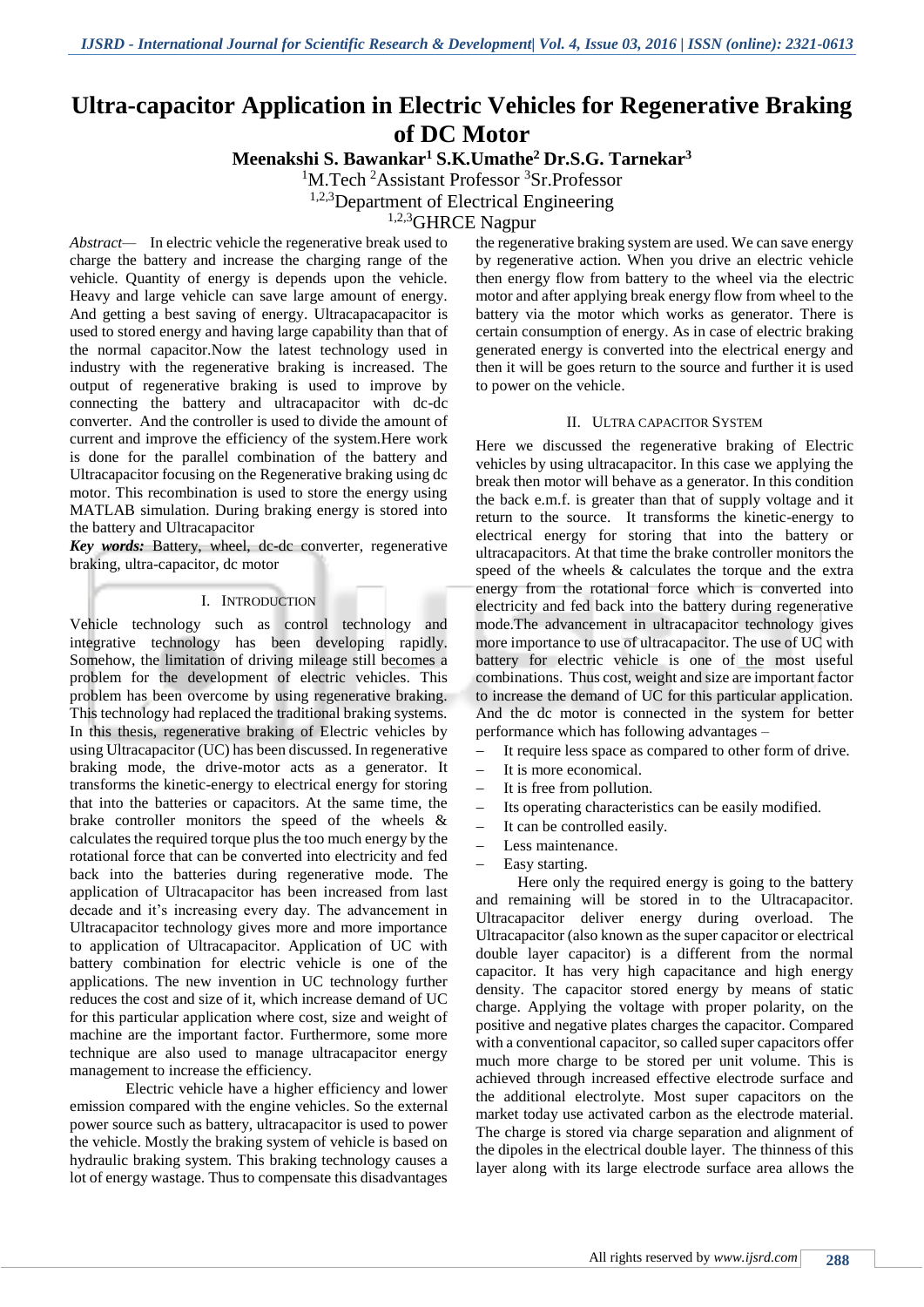supersized capacity of super capacitors compared to conventional capacitors.

## III. REGENERATIVE BRAKING CONCEPT

In Regenerative braking generated energy is supplied to the source, for this condition should satisfy that  $V < Ea \&$ Ia should be negative. Ea is decided mainly by the speed if it is a Plane DC motor. Ea can also be controlled by field current.



Fig. 1: Circuit diagram using Regenerative Braking

IV. SYSTEM ANALYSIS